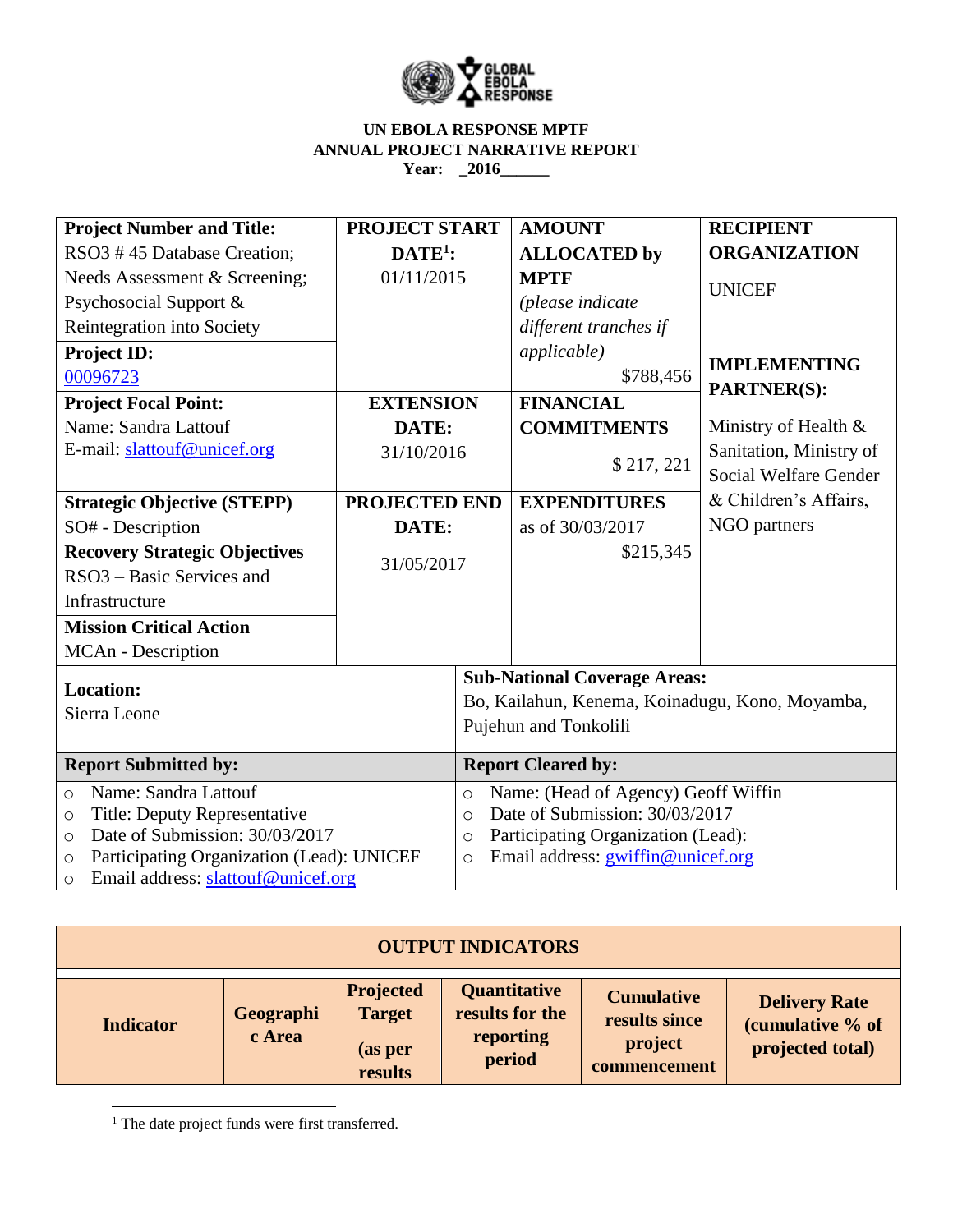

|                                                                                                                               |                                                                                   | matrix)                                                         |                                                                                                                                                                                                                                                                                                                                                 | (quantitative)                                                                                                                                                                                                                                                                                                                                      | as of date                                                                                                                                                                                                                                                                                                                                                                                                                                                                      |  |
|-------------------------------------------------------------------------------------------------------------------------------|-----------------------------------------------------------------------------------|-----------------------------------------------------------------|-------------------------------------------------------------------------------------------------------------------------------------------------------------------------------------------------------------------------------------------------------------------------------------------------------------------------------------------------|-----------------------------------------------------------------------------------------------------------------------------------------------------------------------------------------------------------------------------------------------------------------------------------------------------------------------------------------------------|---------------------------------------------------------------------------------------------------------------------------------------------------------------------------------------------------------------------------------------------------------------------------------------------------------------------------------------------------------------------------------------------------------------------------------------------------------------------------------|--|
| Description of the quantifiable indicator as set out in the approved project proposal                                         |                                                                                   |                                                                 |                                                                                                                                                                                                                                                                                                                                                 |                                                                                                                                                                                                                                                                                                                                                     |                                                                                                                                                                                                                                                                                                                                                                                                                                                                                 |  |
| 1. Establish<br>a<br>comprehensive<br>fully functional,<br>verified<br>and<br>user-friendly<br>database<br>on<br><b>EVDS</b>  | Tonkolili,<br>Kono, Bo,<br>Bonthe,<br>Moyamba,<br>Pujehun,<br>Kenema.<br>Kailahun | 943<br><b>EVDS</b><br>in<br><b>MSWGCA</b><br>database           | 239 (M: 112, F:<br>$127$ :<br>Registration and<br>verification of<br><b>EVD</b> survivors<br>is implemented<br>as part of<br>Project Shield.<br>A request for<br>geographical re-<br>scoping and<br>change of<br>targets was<br>submitted to<br>MPTF and<br>approved in<br>October 2016.                                                        | 239 (M: 112, F:<br>127)<br><b>EVD</b><br>survivors<br>were<br>registered<br>and<br>verified<br>in<br>Tonkolili<br>and<br>districts<br>Kono<br>through<br>the<br><b>MPTF</b><br>funding.<br>The<br>cumulative<br>number of EVD<br>survivors<br>registered in the<br>districts<br>where<br>Project<br>Shield<br>has been rolled<br>out is $2,408^2$ . | 25%.<br>Low<br>implementation rate<br>is due to the changes<br><b>MSWGCA</b><br>in<br>leadership<br>and<br>subsequent changes<br>in<br>the<br>ministry<br>approach<br>to<br>registration.<br>The<br>results presented in<br>column 3&4 were<br>achieved<br>up<br>to<br>March 2015. As a<br>result,<br>registration<br>has not been rolled-<br>all<br>silent<br>in<br>out<br>districts.                                                                                          |  |
| 2. Number<br>of<br><b>EVDS</b><br>and<br>Survivor<br>Advocates with<br>increased<br>capacity<br>in<br>PFA, PSS (First<br>Aid) | Tonkolili,<br>Kono, Bo,<br>Bonthe,<br>Moyamba,<br>Pujehun,<br>Kenema,<br>Kailahun | 160<br><b>EVDS</b><br>plus<br>selected<br>Survivor<br>Advocates | 60 survivors<br>have been<br>trained as<br>helpers in<br>Tonkolili and<br>Kono and<br>supported to<br>provide PFA,<br>PSS to at least<br>239 survivors<br>verified in the<br>two districts. In<br>Tonkolili,<br>trained<br>survivors were<br>also used to<br>support the<br>Ebola response<br>during the flair-<br>up experienced<br>in January | 60<br>survivors<br>have<br>been<br>trained<br>as<br>helpers<br>in<br>Tonkolili<br>and<br>Kono<br>and<br>supported<br>to<br>provide<br>PFA,<br>PSS to at least<br>239<br>survivors<br>verified in<br>the<br>two districts.                                                                                                                           | 37%.<br>Low<br>implementation rate<br>is mainly due to the<br>suspension<br>by<br>the<br>MSWGCA<br>of<br>the<br>roll-out<br>of<br>registration<br>and<br>project shield in the<br>remaining<br>silent<br>districts.<br><b>UNICEF</b><br>has not received any<br>funding<br>request<br>from the MSGWCA<br>on this grant since<br>April<br>2016.<br>Nevertheless,<br><b>UNICEF</b><br>trained<br>additional<br>115<br>survivors in Western<br>Area district using<br>other funds. |  |

 $^2$  Total number of EVD survivors verified and registered in the seven districts where Project Shield has been fully rolled-out.

 $\overline{\phantom{a}}$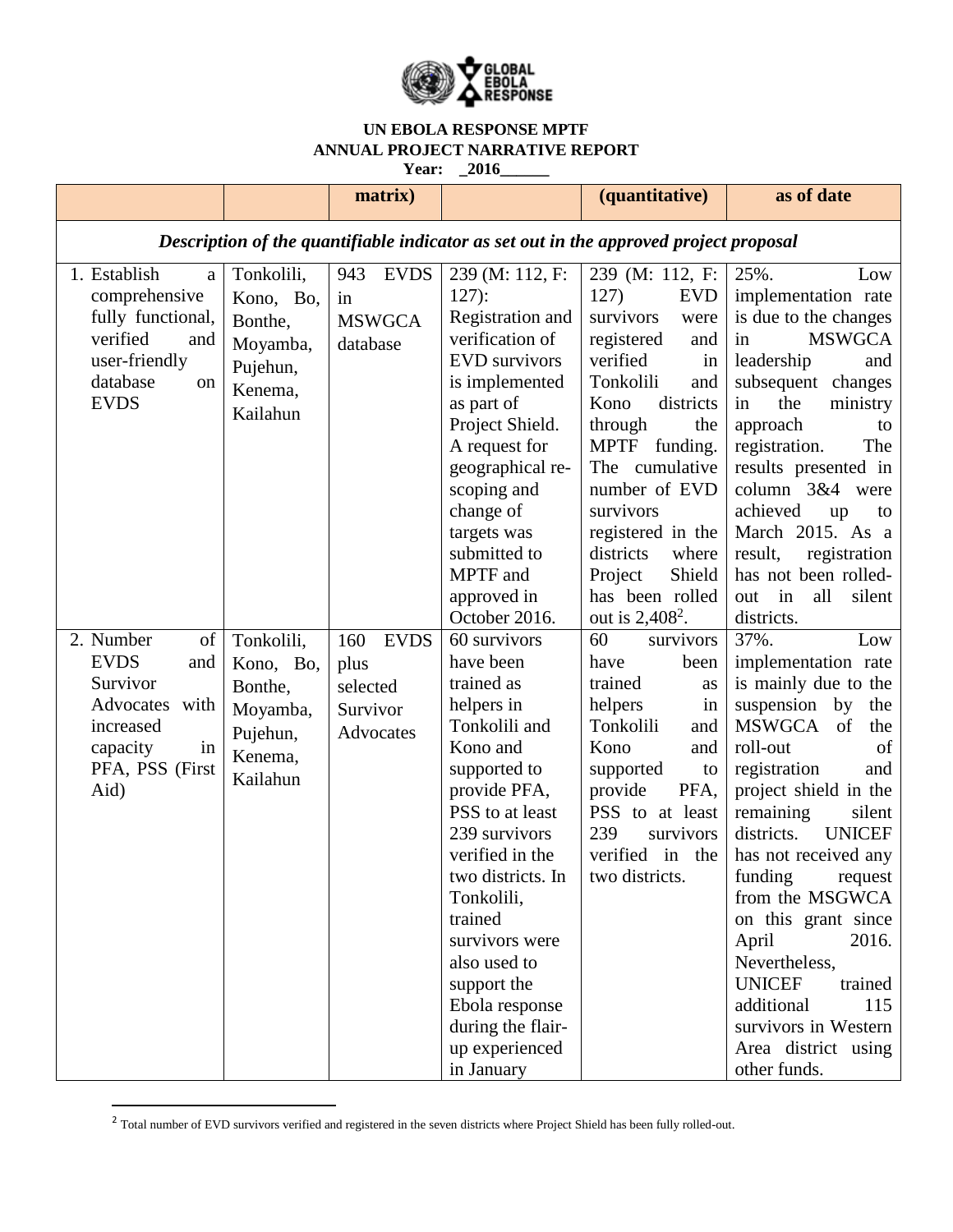

|                                                                                                                                                                                                     |                                                                                                 |                                                                               | 2016.                                                                                                                               |                                                                                                                     |                                                                                                                                                                                                                                                                                                                                                                                        |
|-----------------------------------------------------------------------------------------------------------------------------------------------------------------------------------------------------|-------------------------------------------------------------------------------------------------|-------------------------------------------------------------------------------|-------------------------------------------------------------------------------------------------------------------------------------|---------------------------------------------------------------------------------------------------------------------|----------------------------------------------------------------------------------------------------------------------------------------------------------------------------------------------------------------------------------------------------------------------------------------------------------------------------------------------------------------------------------------|
| 3. Number of staff<br>from MoHS and<br>MSWGCA with<br>increased<br>capacity<br>in<br>conducting<br>needs<br>assessments,<br>psychosocial<br>exams,<br>screening,<br>and<br>community<br>engagements | Training<br>venue<br>Freetown                                                                   | <b>TBD</b>                                                                    | Not yet<br>implemented                                                                                                              | Not yet<br>implemented                                                                                              | Implementation<br>of<br>this activity has not<br>started due to<br>the<br>change<br>the<br>in<br>ministry approach to<br>registration<br>of<br>survivors since April<br>2016.                                                                                                                                                                                                          |
| 4. Number<br>$\sigma$<br>survivors<br>and<br>community<br>members<br>provided<br>with<br>psychosocial<br>counselling                                                                                | Port Loko,<br>Tonkolili,<br>Kono, Bo,<br>Bonthe,<br>Moyamba,<br>Pujehun,<br>Kenema,<br>Kailahun | 943<br><b>EVDS</b><br>in<br><b>MSWGCA</b><br>database                         | All<br>239<br>survivors<br>registered<br>and<br>verified<br>participated<br>in<br>at least in one<br><b>PFA</b><br>session<br>each. | 239<br>All<br>survivors<br>registered<br>and<br>verified<br>participated in at<br>least in one PFA<br>session each. | 25%.<br>Low<br>implementation rate<br>is due to the changes<br><b>MSWGCA</b><br>in<br>leadership<br>and<br>subsequent changes<br>the<br>ministry<br>in<br>approach<br>to<br>registration.<br>The<br>results presented in<br>column 3&4 were<br>achieved<br>up<br>to<br>March 2015. As a<br>result,<br>registration<br>has not been rolled-<br>all<br>silent<br>in<br>out<br>districts. |
| of<br>5. Number<br>strengthened<br>Sierra<br>Leone<br>Association of<br>Ebola Survivors<br>through<br>capacity<br>building<br>in<br>organizational<br>management<br>and reporting                   | 13 districts                                                                                    | <b>SLAES</b><br>14<br>executives<br>(13 districts)<br>one<br>and<br>national) | 3 (2 districts<br><b>SLAES</b><br>executives<br>and<br>one national)                                                                | 3 (2 districts<br><b>SLAES</b><br>executives<br>and<br>one national)                                                | Associations<br>of<br><b>EVD</b><br>survivors<br>in<br>Tonkolili and Kono<br>and at national level<br>trained<br>in<br>were<br>assessment,<br>verification<br>registration<br>and<br>supported<br>to<br>coordinate survivor<br>activities at district<br><b>SLAES</b><br>level.                                                                                                        |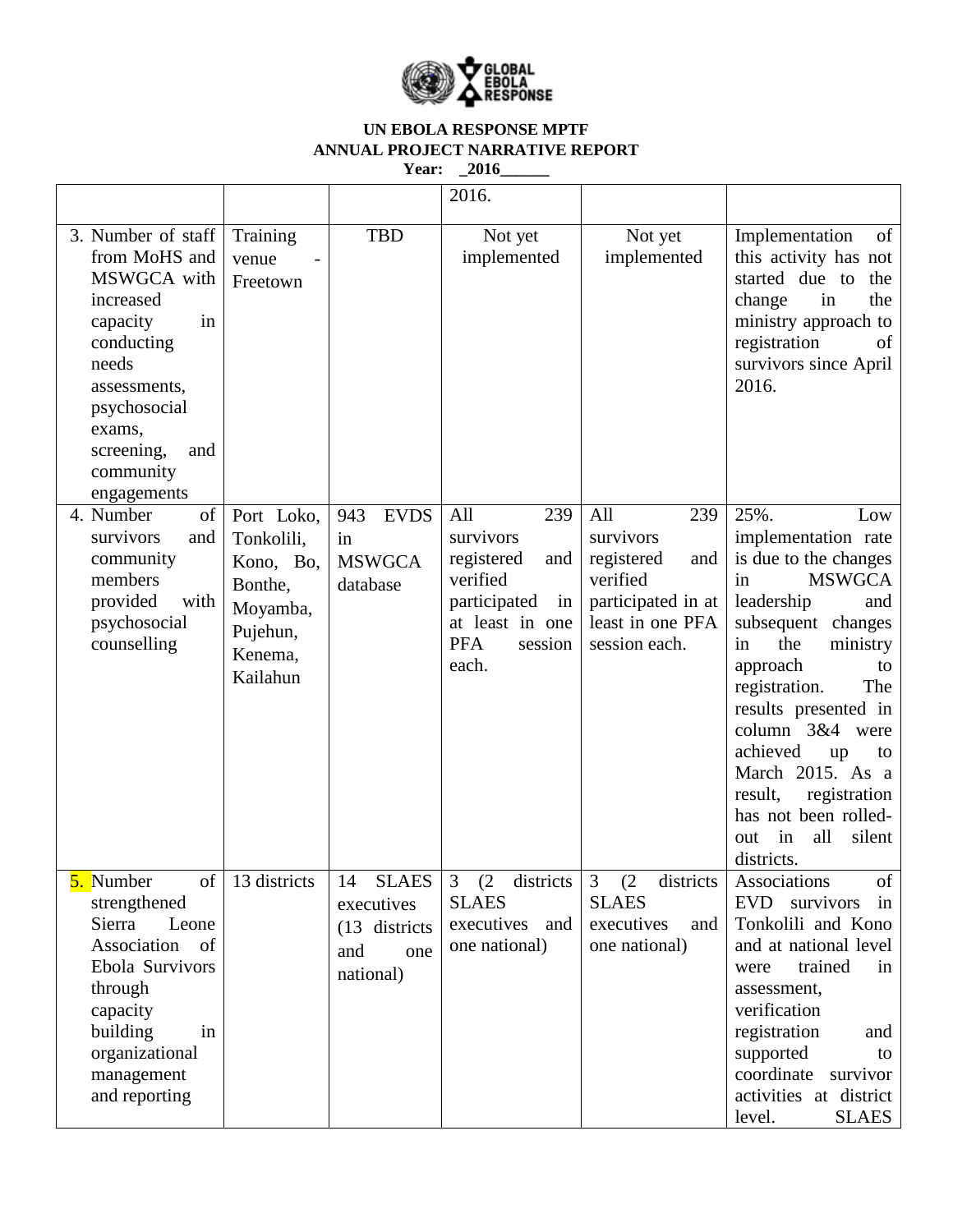

| 6. Number<br>of                                                                                                          | Port Loko,                                                                        | 943<br><b>EVDS</b>              | 239 | 239                                                                                                                                                                                                                                                                                                                                              | national office was<br>also supported with<br>vehicle<br>for<br>a<br>coordination<br>of<br>survivor activities<br>25 %. A needs                                                                                                                                                                                                              |
|--------------------------------------------------------------------------------------------------------------------------|-----------------------------------------------------------------------------------|---------------------------------|-----|--------------------------------------------------------------------------------------------------------------------------------------------------------------------------------------------------------------------------------------------------------------------------------------------------------------------------------------------------|----------------------------------------------------------------------------------------------------------------------------------------------------------------------------------------------------------------------------------------------------------------------------------------------------------------------------------------------|
| individualized<br>survivor needs<br>assessments<br>conducted<br>at<br>community<br>level                                 | Tonkolili,<br>Kono, Bo,<br>Bonthe,<br>Moyamba,<br>Pujehun,<br>Kenema,<br>Kailahun | in<br><b>MSWGCA</b><br>database |     |                                                                                                                                                                                                                                                                                                                                                  | assessment was<br>carried out for 239<br><b>EVD</b> survivors<br>during the<br>registration process.<br>In addition needs<br>assessments was<br>conducted by UNDP<br>and WFP and<br>MSWGCA in all<br>districts. Four key<br>areas were<br>identified;<br>agriculture, small<br>business, schooling<br>and vocational and<br>skills training. |
| 7. Number<br>of<br>communities<br>with<br>greater<br>understanding<br>and<br>awareness<br>of the needs of<br><b>EVDS</b> | Tonkolili,<br>Kono, Bo,<br>Bonthe,<br>Moyamba,<br>Pujehun,<br>Kenema,<br>Kailahun | 107<br>chiefdoms                | 12  | chiefdoms<br>12<br>sensitized<br>were<br><b>MPTF</b><br>using<br>funds<br>the<br>on<br>situation of and<br>needs of EVD<br>survivors.<br>Community<br>leaders and other<br>elders<br>are<br>for<br>targeted<br>awareness<br>raising and<br>are<br>involved<br>in<br>planning<br>activities<br>for<br>promoting<br>integration<br>at<br>community | 11%.<br>Low<br>implementation<br>is<br>mostly due to the<br>fact<br>the<br>project<br>shield has only been<br>rolled-out<br>in<br>two<br>districts out of the<br>eight target districts<br>for this grant.                                                                                                                                   |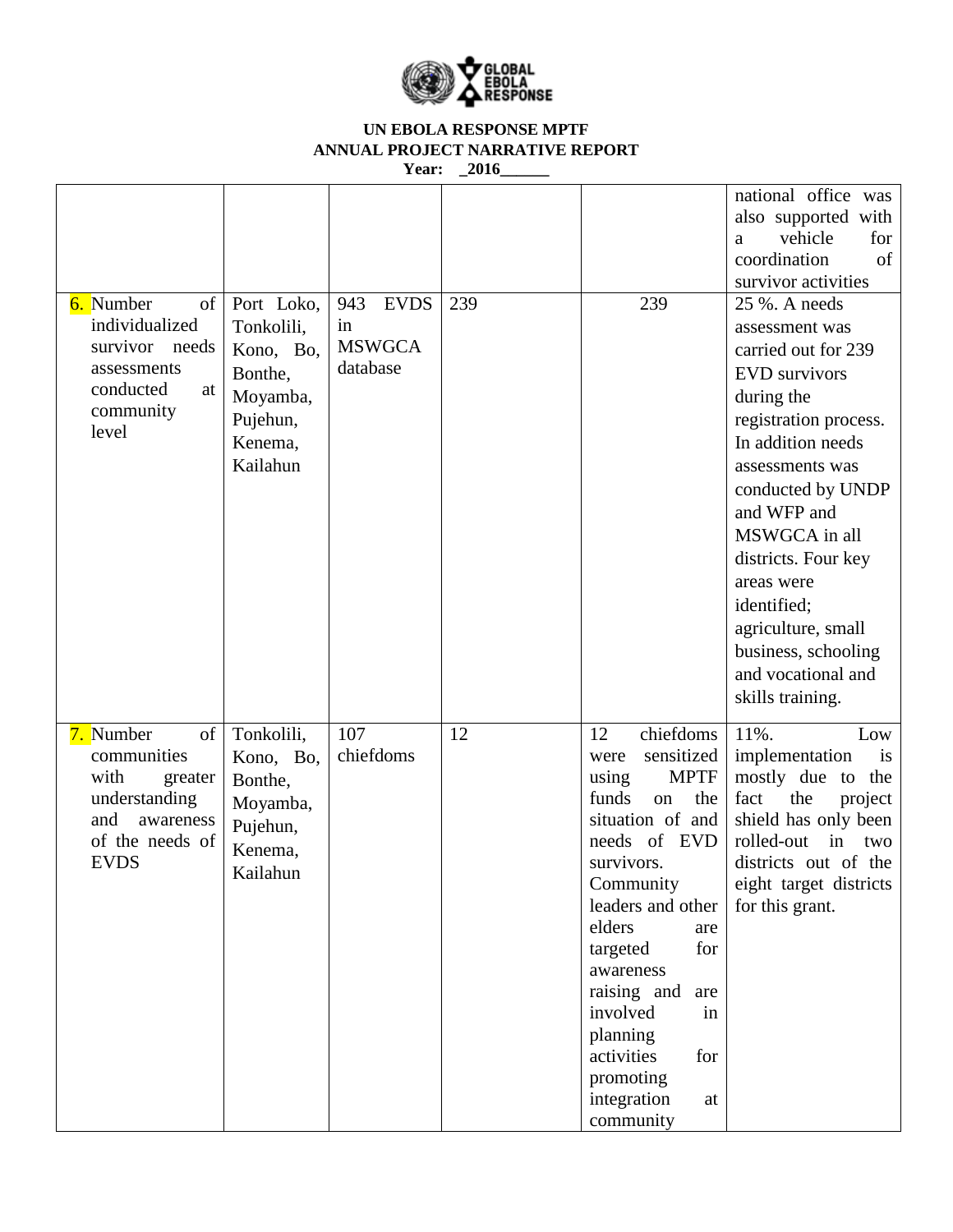

|                                                                                                                                 |                                                                                                 |                                                       |                                                                                                                                                                 | level.                                                                                                                                                                        |                                                                                                                                                                                                                                                                                                                                                                                                                                |  |
|---------------------------------------------------------------------------------------------------------------------------------|-------------------------------------------------------------------------------------------------|-------------------------------------------------------|-----------------------------------------------------------------------------------------------------------------------------------------------------------------|-------------------------------------------------------------------------------------------------------------------------------------------------------------------------------|--------------------------------------------------------------------------------------------------------------------------------------------------------------------------------------------------------------------------------------------------------------------------------------------------------------------------------------------------------------------------------------------------------------------------------|--|
| <b>EFFECT INDICATORS</b> (if available for the reporting period)                                                                |                                                                                                 |                                                       |                                                                                                                                                                 |                                                                                                                                                                               |                                                                                                                                                                                                                                                                                                                                                                                                                                |  |
| Number of EVD<br>survivors that feel<br>supported, and are<br>welcomed by<br>communities<br>without stigma or<br>discrimination | Port Loko,<br>Tonkolili,<br>Kono, Bo,<br>Bonthe,<br>Moyamba,<br>Pujehun,<br>Kenema,<br>Kailahun | <b>EVDS</b><br>943<br>in<br><b>MSWGCA</b><br>database | Not available at<br>the moment as<br>addressing<br>stigma<br>and<br>discrimination<br>in a long-term<br>whose<br>impact<br>be<br>cannot<br>measured<br>quickly. | Not available at<br>the moment as<br>addressing<br>stigma<br>and<br>discrimination in<br>long-term<br>$\mathbf{a}$<br>whose<br>impact<br>be<br>cannot<br>measured<br>quickly. | Progress against the<br>effect will can only<br>be realistically be<br>assessed at the end<br>of the project.<br>However, increased<br>number of survivors<br>are reporting<br>improved<br>acceptance at<br>community level as<br>a result of<br>sensitization<br>sessions and healing<br>and cleansing<br>ceremonies<br>strengthened the<br>reintegration of<br>survivors and the<br>reduction of stigma<br>against survivors |  |

# (DELETE BEFORE SUBMISSION)

#### **Guidelines:**

The Annual programme narrative Report template is based on the UNDG 2003 template, which is currently under review and is in line with the [UNDG Results Based Management Handbook \(October 2011\).](../../../../AppData/Local/Microsoft/AppData/Local/Microsoft/AppData/Local/Microsoft/AppData/Local/Microsoft/Windows/INetCache/AppData/Local/Microsoft/Windows/INetCache/Content.Outlook/AppData/Local/Microsoft/Windows/INetCache/Content.Outlook/DP4TIT2K/AppData/Local/Microsoft/Windows/Temporary%20Internet%20Files/AppData/Local/Microsoft/AppData/Local/Microsoft/Windows/Temporary%20Internet%20Files/Content.Outlook/AppData/Local/Microsoft/Windows/Temporary%20Internet%20Files/Content.Outlook/EPG6TJ9O/):%20%20http:/www.undg.org/docs/12316/UNDG-RBM%20Handbook-2012.pdf) Please, submit to the Technical Secretariat and the MPTF Office the annual narrative reports as per requirement indicated in the Ebola Response MOU at the Section IV Reporting para 2(a), which states:

*Each Recipient Organization will provide the Trust Fund Secretariat with the following statements and reports prepared in accordance with the reporting procedures applicable to the Recipient Organization concerned, as set forth in the TOR and the UN MOU. The Recipient Organizations will endeavour to harmonize their reporting formats to the extent possible:*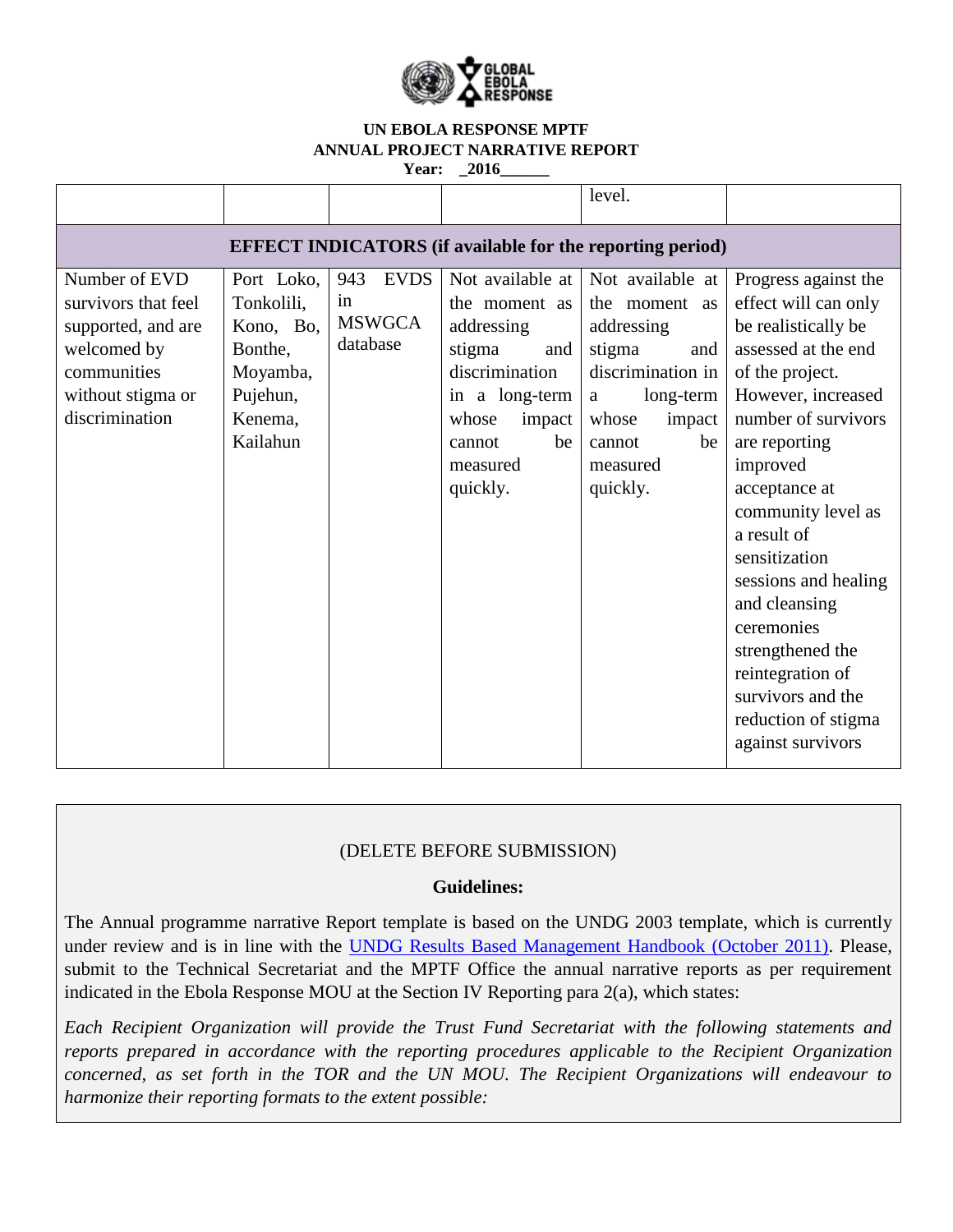

*(a) Annual narrative progress reports, to be provided no later than three months (31 March) after the end of the calendar year;*

In preparation of the Annual programme narrative report, please indicate an assessment of the current implementation status and results (the Result Based Matrix template is included). Please, outline the progress of the activities implemented, giving particular accent to the current reporting exercise period (1 Jan 2016 – 31 Dec 2016) attach any additional relevant information and photographs, assessments, evaluations and studies undertaken or published.

# **Formatting Instructions:**

- The report should be between 5 and 7 pages. Please spell out all abbreviations and acronyms used in the report.
- Format the entire document using the following font: 12 point \_ Times New Roman
- The report should be submitted in one single Word and one signed PDF file.
- Annexes can be added to the report, but need to be clearly referenced, using footnotes or endnotes within the body of the narrative.
- Photographs can be also shared in High Resolution format via Drop Box or Flickr

# **PROGRAMME REPORT FORMAT**

# **EXECUTIVE SUMMARY**

Funding from the MPTF has contributed greatly to the implementation of Project Shield which aims at reducing any resurgence of the Ebola Virus Disease (EVD) through sexual transmission and is an integral part of the President's Recovery Priorities. With funding from the MPTF:

i) Together with funds from other donors (mainly DFID), the roll-out of the Comprehensive Package on Ebola Survivors (CPES) and Project Shield has enabled the Ministry of Social Welfare, Gender and Children's Affairs (MSWGCA) to establish a national database on survivors which can guide policy and programme design, including facilitating survivors' access to basic services. Unfortunately, the verification and registration has only been completed in seven out of the 14 districts, reaching some 2,408 (M: 1,039, F: 1,369) survivors in Western Area (Rural and Urban), Port Loko, Kambia, Tonkolili, Bombali and Kono districts.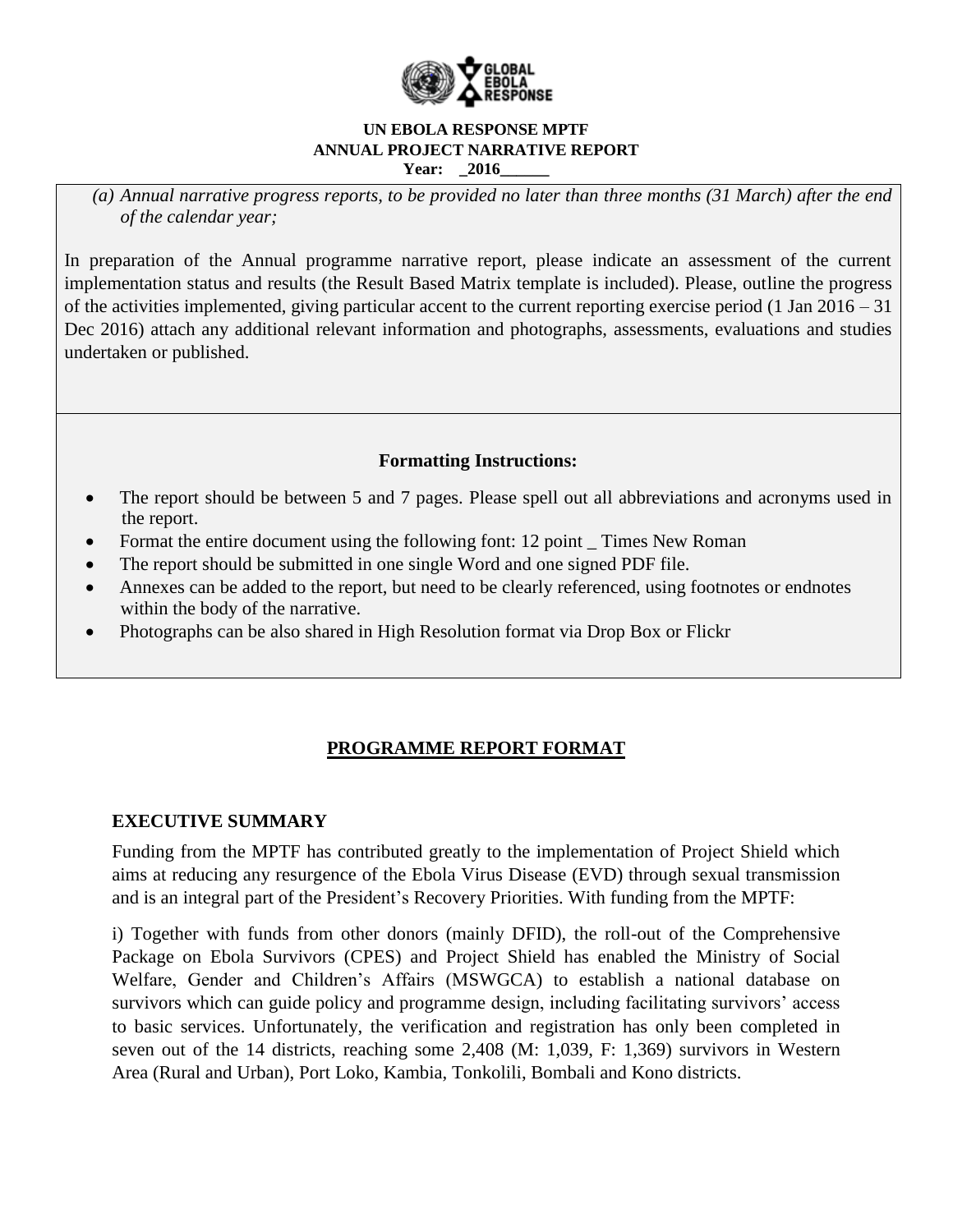

ii) The capacity of Sierra Leone Association of Ebola Survivors (SLAES) was enhanced for the assessment, registration and coordination of survivor activities at national and district level. With strengthened capacity, SLAES was able to effectively collaborate with the MSWGCA and UNICEF to carry out a verification and registration of survivors; conduct psychological first aid (PFA) and counseling for survivors on safe sex practices and the use of condoms to prevent transmission of the EVD virus through sex.

iii) Awareness raising and sensitization of communities in 12 chiefdoms has contributed immensely to the reduction of stigma against survivors which has also contributed greatly to the reintegration of survivors in their families and communities. A total of 10,426 were reached through the awareness raising and sensitization conducted.

## **Current Situation and Trend.**

 $\overline{\phantom{a}}$ 

According to the Ministry of Health and Sanitation (MoHS), some 4,051 individuals survived after contracting the Ebola virus. However a full database containing detailed information on all these survivors does not exist at the MoHS. The MSWGCA conducted a nationwide headcount of all survivors and found a different number (3,032 survivors).

The majority of EVD survivors have significant multiple medical and psychosocial problems. They continue to face stigma and discrimination at community level which affects their acceptance and reintegration. In a context of deprivation and multiple vulnerabilities faced by the local population as a result of the EVD outbreak, survivors' access to basic services such as health, psychosocial support and livelihoods remained a huge challenge and priority that needed to be addressed. Care for survivors was therefore recognized as an integral component of the strategy to build a resilient preparedness, surveillance and response mechanism. To this end, the MSWGCA, with the support of WHO, UNICEF and other implementing partners, defined and set forth toward the implementation of the CPES.

Implementation of the CPES necessitates that a unified national database for EVD survivors is put in place in order to track all survivors countrywide and monitor their situation, including the services provided to them. Furthermore, studies on EVD persistence in body fluids had gradually evolved, increasing the understanding of sexual transmission of EVD. It is now known that the virus can still be detected in male semen up to nine months after the discharge of certain male survivors. In August 2015, the Government of Sierra Leone shifted its priority and efforts to minimizing the risk of sexual transmission of Ebola. As part of these efforts, the Government introduced a new project known as Project Shield with the overall aim of identifying all EVD male survivors aged above 15 years, provide them with counselling on safe sex practices and avail them for semen testing. The project has been conceptualized in five different phases<sup>3</sup>. The registration and verification of the EVD database (phase two of Project Shield) is led by the MSWGCA with support from UNICEF. Though Project Shield's main target are the male survivors who are above 15 years of age, it was suggested to

<sup>3</sup> Phase 1: preparation, phase 2: registration of EVD, phase 3: counseling on safe sex practices; phase 4: semen testing and phase 5: vaccination.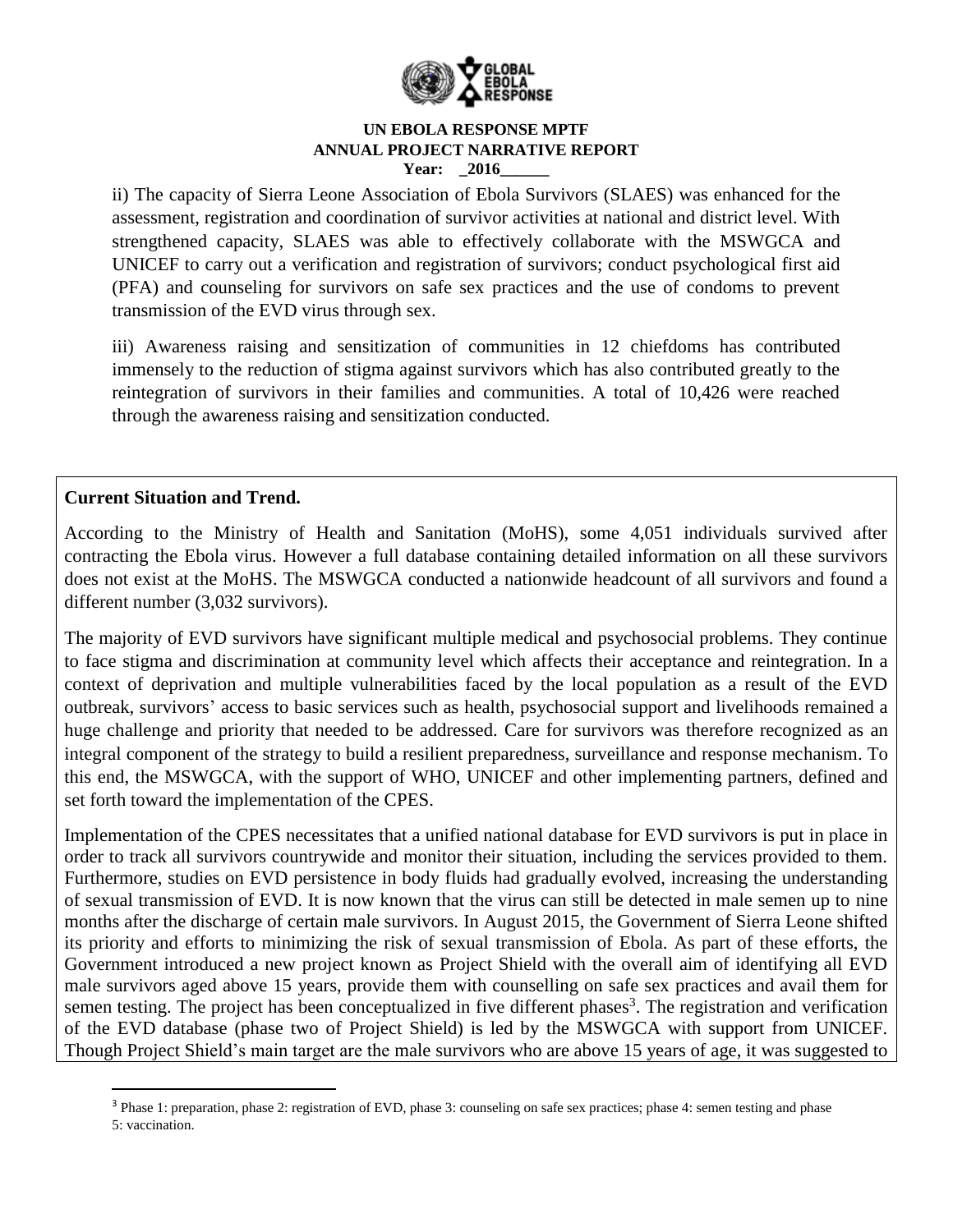

use it as an opportunity to update the Government database given the discrepancies between the MoHS and the MSWGCA data on survivors, to facilitate the delivery of the CPES.

In the context of implementation of CPES and Project Shield, UNICEF supported:1) the identification, verification and registration of Ebola Survivors, 2) the provision of psychosocial support, 3) the assessment of survivor needs/mapping of services, and 4) the training of survivor advocates on PFA.

**Narrative section** *(About 1,000 words)***:**

## **Key Achievements:**

- As noted above, in August 2015, government attention focused on minimizing the risk of sexual transmission of Ebola through 'Project Shield'. Registration and verification of EVD survivors was identified as a key phase for the roll-out of Project Shield in order to update the government database on survivors, provide all EVD survivors with secure ID cards, and avail male survivors above 15 years old for semen testing. UNICEF was requested to provide technical assistance to the Sierra Leonean Association for Ebola Survivors (SLAES) and the MSWGCA to undertake the registration and verification of EVD survivors. MPTF funds were used in two districts (Tonkolili and Kono) and enabled the MSWGCA through SLAES to verify and register 239 (M: 112, F: 127) survivors. Unfortunately this has not been followed by the issuance of ID cards as the MSWGCA had not completed the printing of ID cards. Nevertheless and though not funded through MPTF, UNICEF had provided funds to the MSWGCA for the printing of 1,200 serialized ID cards to enable them to access free health care. So far, only 650 ID cards were printed early 2016 and distribution has only been completed for 550 survivors in Western Area. A total of 2,408 (M: 1,039, F: 1,369) verified and registered since the start of Project Shield in September 2015 in seven districts (Western Rural and Urban, Bombali, Port Loko, Kambia, Tonkolili and Kono).
- During the Ebola response, capacity building of survivors as 'helpers' was identified as a key strategy in strengthening survivors' social networks and supporting both the EVD prevention and response. Not only were survivors recruited and trained as helpers to support the Ebola response (such as in Tonkolili during the last Ebola flairs-up of January 2016), they were also trained in the identification, registration and verification of survivors and on providing PFA to other survivors. With funds from MPTF, a total of 60 survivors were trained as helpers/advocates and supported to provide PFA and psychosocial support to their peers identified during the registration exercise. Funds from MPTF also enabled UNICEF to mobilize and support survivors trained to conduct outreach activities to support children in quarantined households and their families.
- All 239 survivors registered and verified in Tonkolili and Kono districts participated in at least in one PFA session each during the period under review. This included one-to-one meeting/counselling sessions or group meetings facilitated by trained survivors with support from social workers from the MSWGCA. Through the PFA and counselling sessions, the individual needs and challenges of survivors were identified and when possible survivors were referred for service provision and support. The major needs included health, livelihoods and - in the case of children - access to education. Many EVD survivors reported that they continued to face some sort of stigma and discrimination at community level.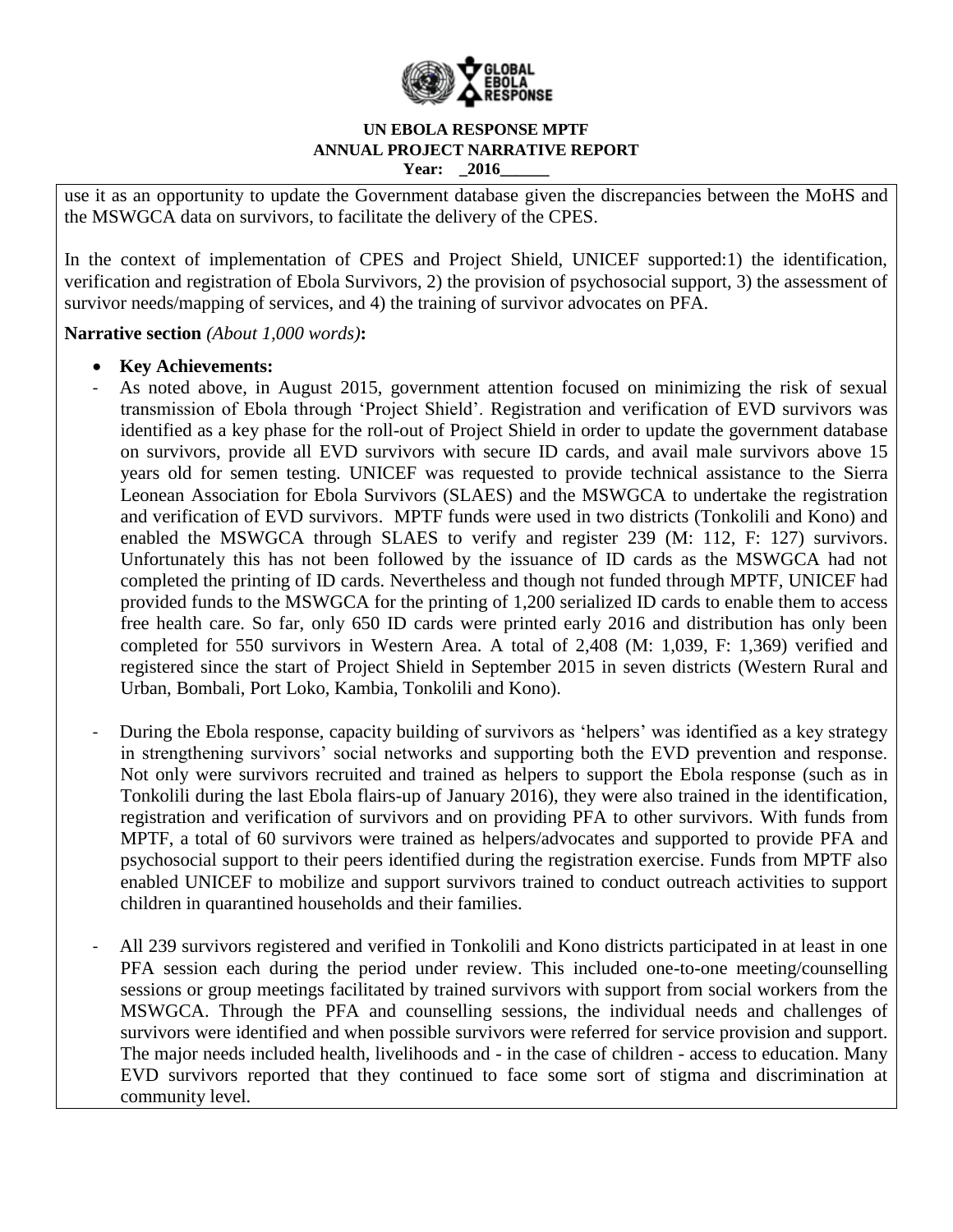

- Limited financial support (approximately 10 US\$ per day, for a 2-3 week period) was provided to survivors trained as advocates to facilitate their outreach and field activities during the registration and verification exercise which lasted approximately 14 to 21 days in each district. Though this support was given as stipends to cover their daily allowances, it also indirectly improved the livelihoods of survivors. At least 60 survivors received such support through MPTF funds in Tonkolili and Kono districts.
- As noted earlier, Project Shield was meant to minimize the risk of sexual transmission of Ebola and as such a primary target of the project were EVD male survivors above 15 years old. 96 out of the 239 survivors registered in Tonkolili and Kono with MPTF support were male above 15 years. Through direct support provided to the National Aids Control Programme (NACP), they were trained on safe sex practices and provided counselling on semen testing.
- Finally, and although not directly funded through MPTF, UNICEF provided a vehicle (Land Cruiser) to SLAES through the MSWGCA to strengthen its coordination capacity and monitoring of services provided to EVD survivors throughout the country.
- **Delays or Deviations** *– (Please indicate, if applicable, any reason that may have contributed to any delays or deviation, and describe the measures adopted to move forward to achieve the expected results )*
- At its inception, the UNICEF/WHO MPTF funded project was meant to cover Port Loko district. However and as noted earlier, in August 2015 government attention shifted to minimizing the risk of sexual transmission of EVD and introduced Project Shield. Port Loko district was among the priority districts for implementation of Project Shield as it had the second highest number of survivors in the country. Therefore the implementation of Project Shield started before the start of this project. Due to that urgency, UNICEF used other sources of funding to support implementation of Project Shield in Port Loko. This included all major activities planned under the project proposal submitted to MPTF.
- Also, following the end of EVD, the Government of Sierra Leone introduced a 10-24 month Ebola transition plan which started in April 2016 and all development partners were requested to realign their interventions and support to the Ebola transition plan. Furthermore, the overall implementation of the project was delayed due to changes in the MSWGCA leadership and subsequent change of the ministry approach on registration of survivors.
- Against this backdrop, a request for geographical re-scoping project and a no cost extension of the project was granted in October 2016 and the end date of the grant was extended up to 31 May 2017. Even though this is reflected in the result matrix, the implementation rate of all planned activities is still very low as the MSWGCA had not implemented any activity against this grant since April 2016. It very unlikely that this situation will be resolved before the current end of this project. Another no cost extension and eventually re-programming of activities would be needed.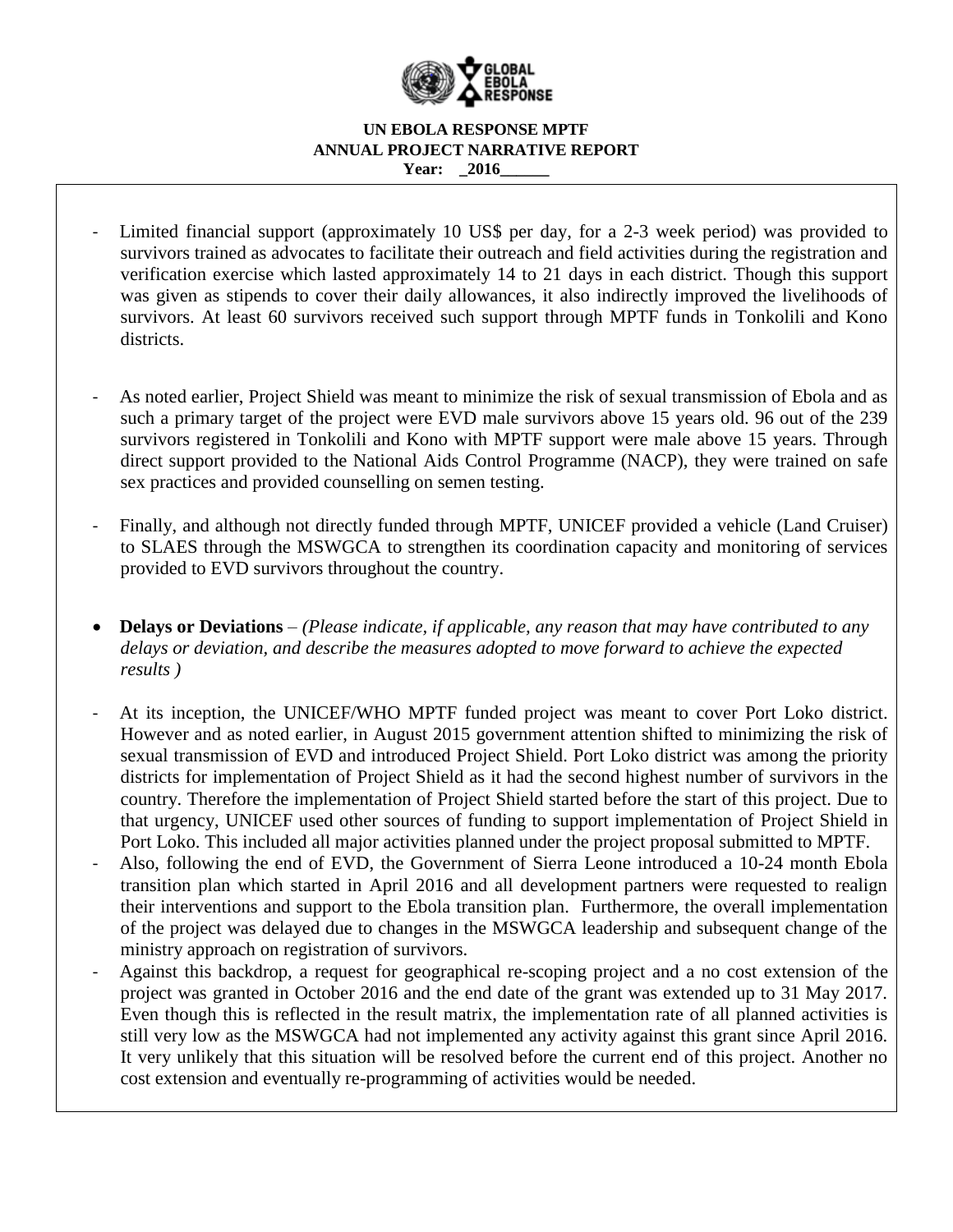

- **Best Practice and Summary Evaluation** *– (Please indicate what are the best practice guidelines adopted and the impact on the implementation process.*
- The involvement of survivors in the whole Ebola response helped to reduce the stigma and discrimination they were facing and gradually improve community acceptance. With regards to the implementation of this project, trained survivors were used to verify and register EVD survivors at community level using the local networks of EVD survivors**.**

# **Lessons learned** *– (Please, share a couple of lessons learned that can be beneficial for future projects).*

The project was primarily designed to be implemented through the relevant Government line ministries, and in the case of UNICEF through the MSWGCA. As described, progress has been variable and to some extent very slow. Between December 2015 and March 2016, the project seemed to be on track before slowing down mostly due to the changes in the MSWGCA leadership and subsequent shift in priorities. UNICEF advocacy and technical support needed to be adjusted in order to adapt to the rhythms and pace of government decisionmaking processes. In such a context more flexible funds and delivery mechanisms are needed in order to provide services to vulnerable individuals, their families and communities. This is more important in emergency and post emergency contexts such as the post Ebola.

**Story from the Field** 

# **The day after the end of the outbreak**

With the World Health Organization declaration on Saturday 7 November 2015 that the 18-month Ebola outbreak in Sierra Leone was officially over, it was a poignant moment. On Sunday morning, when the champagne glasses hadn't yet been cleaned, the crowds were still dispersing from the overnight beach parties, and the church congregations were dancing and clapping in jubilation, we were back on the road for a traditional reconciliation ceremony in one of the capital's former Ebola hotspots.

Ebola kills quickly – after 21 days you're either a survivor or dead. But surviving doesn't mean everything returns to how it was before. On an individual level, health issues can persist, in addition to lost livelihoods, stigma and trauma. At a community level, Ebola has also caused considerable damage – something that UNICEF is working to counteract. The day after the Ebola outbreak ended, we're back at work.

At the dusty Lion's football field in the Ferry Junction area of the capital, men, women and children shelter under a make-shift tarpaulin roof that billows up and down in the heavy winds. The rainy season is sending out a parting shot before it leaves for next year. After the introductions, it's the turn of 12-year-old Aminata\* to take the microphone. She tells of the care she received from the community when she was in Ebola quarantine – the encouraging hand-written notes passed to her by friends along with gifts of fruit and other small presents. However she also shares the downside – being kept apart from her brother after he was discharged from the treatment centre: those around thought they were protecting her from further harm.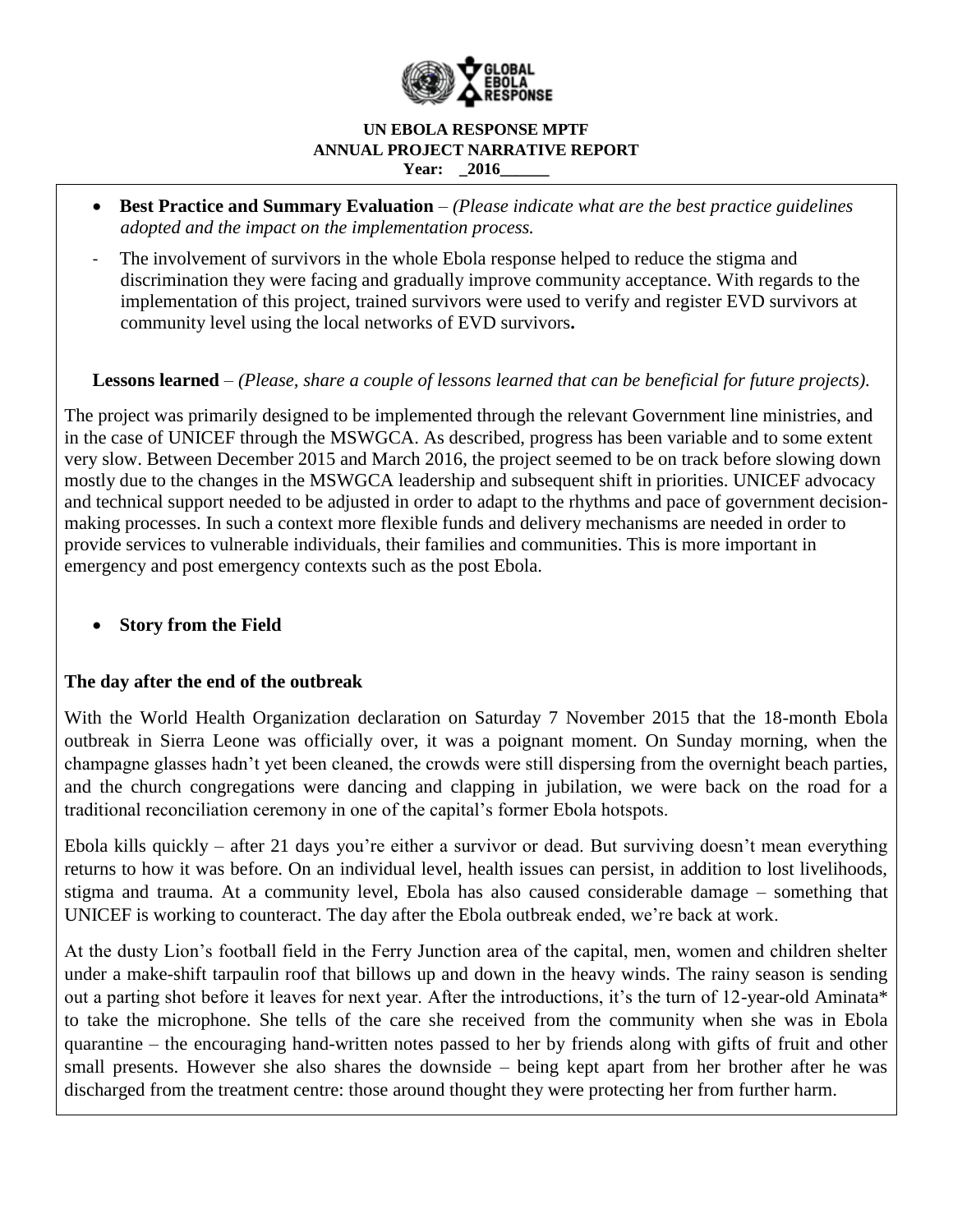

She also speaks about the moment she was told her mother had died of Ebola – news she only received after the burial had taken place. As she described losing her "best friend", her "everything" and "the only person she had ever felt close to", people throughout the small gathering sobbed heavily. Her father had first gotten ill, and been cared for at home by Aminata's mother and brother. All three later died while under care at an Ebola Treatment Unit.

Aminata was followed on the podium by a young boy, Ibrahim\*. He had lived with an uncle who fell sick with Ebola. A neighbour called the 117 hotline and the uncle was taken away by health care workers, though he died the same day. In the coming weeks several other people in the household were also infected, and the house was under quarantine for around 60 days. Ibrahim described how his friends stayed away, and how his home was nicknamed the 'Ebola house'. When the quarantine ended, no-one wanted to play with him and friends ran away. At football time, no-one picked him for the team. In school, no-one wanted to sit next to him.

In communities, Ebola has caused divisions, hurt and trauma that puts social cohesion at risk. In response, UNICEF is working with partners to use traditional healing ceremonies to promote dialogue and restoration. This sort of ceremony was last used at the end of the civil war in Sierra Leone to help facilitate community healing.

Many families were unable to say goodbye to the deceased in the traditional way, either because of the speed of burial or because they themselves were in quarantine or isolation. The normal rites such as vigils, religious ceremonies, and the traditional sharing of 'fourah' (rice paste) with kola nuts and the meat of a sacrificed animal were limited by quarantine, restrictions on gatherings, and economic hardship. "A lot of people felt they hadn't been able to move on because these acts of remembering and sharing are very central for communities, including in the appeasing of the dead," said Batu Shamel, a Child Protection officer with UNICEF. "In some communities they believe that without these ceremonies, the deceased won't transfer successfully to the next life."

The Ebola outbreak has also created divisions between neighbours, and between community leaders and communities. Unresolved tensions and accusations of blame remain in instances where neighbours might have called the 117 hotline to report a sick person next-door, who later died after they were taken away. Contact tracers who placed people in quarantine attract residual ill-feeling even if they were just doing their job. And some survivors and other affected people continue to feel the effects of stigma and discrimination.

These community healing ceremonies represent the first chance for such grievances to be aired. In an emotional scene, one community member openly accused a local councillor of being responsible for the death of his relative because of the councillor's reporting of the sick man to the 117 hotline. The meetings give opportunities to community leaders and others to explain why certain things were done, and to ask for forgiveness for the hurt caused. At the end of the meeting, dialogue was restored between the two parties, and a greater understanding of what went on.

On Sunday 8 November 2015, the day after the ending of the outbreak, a memorial church service was held in Ferry Junction and the names of the deceased were read out and commemorated. In the afternoon, as the wind and rains died down, prayers were said, and after testimony from children and adults, community leaders